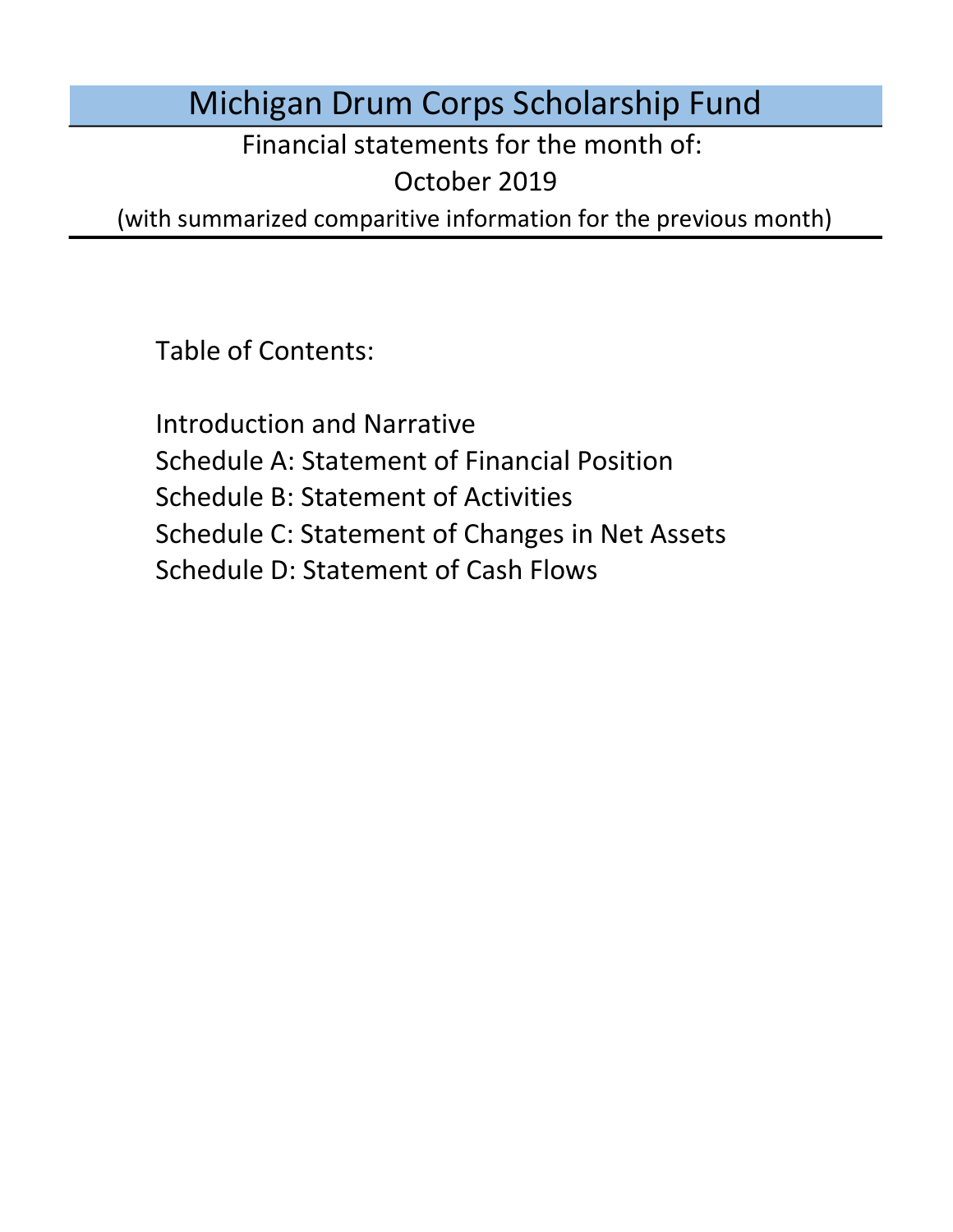#### Introduction Introduction

The Michigan Drum Corps Scholarship Fund built upon foundational work in September and focused its efforts on program outreach to increase the total number of applicants for sponsorship. While October showed minimal activity from a financial perspective, the programrelated activities performed during the month resulted in both additional donors and another<br>sponsored auditionee during the first two weeks of November. sponsored auditionee during the first two weeks of November.

### Monthly Financial Recap:

Monthly Financial Recap:<br>
id assets on hand: \$429.01<br>
ations: 0 donations received during October.<br>
wrsements: 0 program related disburements during October. 2020 season belief the property of the season of the season of the season of the season of the season of the s<br>Season of the season of the season of the season of the season of the season of the season of the season of the Liquid assets on hand: \$429.01 Donations: 0 donations received during October. Disbursements: 0 program related disbursements during October.

#### $T$   $F$ inancial Narrative to  $F$ Financial Narrative

of the scholarship fund. We could not have made it this far without your continued support! for the month is \$4.73 lower than September. \$205 of this is currently restricted to maintain minimum reserve requirements. October marked the second month of operations for the fund under its declared fiscal year. Cash

Program related expenses have not changed since September. Administrative expenses are up Program related expenses have not enanged since september. Hammistrative expenses are ap-<br>\$4.73 for the monthly Digital Ocean invoice charged to the business checking account. Program administrative costs continue to remain minimal. expenses have increased through November with the fund's second sponsorship and

No funds are currently restricted by outside donors. All restrictions made by the Board are included under Unrestricted Funds in accordance with Generally Accepted Accounting Principles in the United States. The minimum reserve requirements of the United States.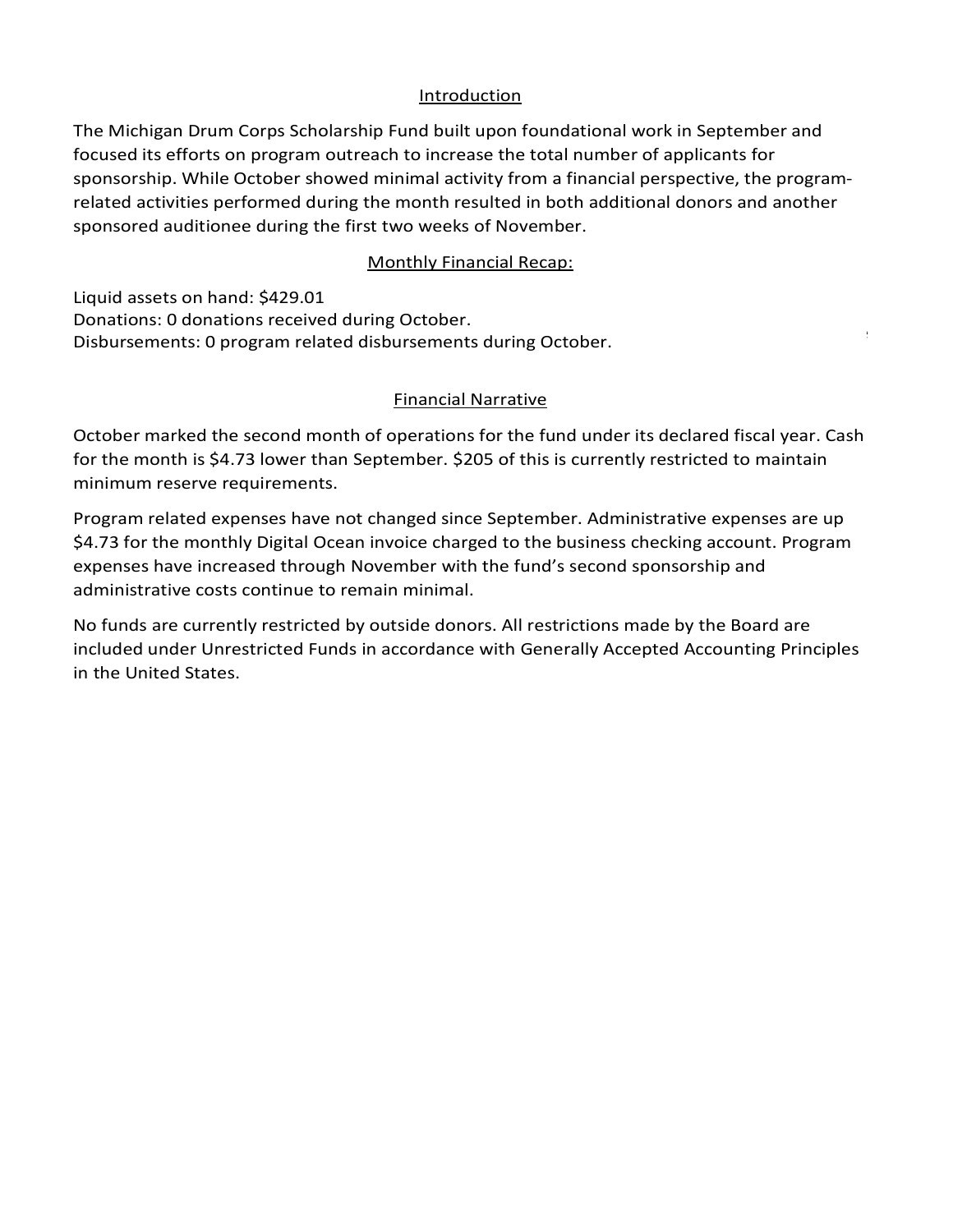# Michigan Drum Corps Scholarship Fund 5:21 PM Statement of Financial Position 11/17/2019

As of September 30, 2019 Accrual Basis Accrual Basis

|                                                              | <b>Oct 2019</b>  | Sep 2019         |
|--------------------------------------------------------------|------------------|------------------|
| <b>ASSETS</b>                                                |                  |                  |
| <b>Current Assets</b>                                        |                  |                  |
| Cash                                                         |                  |                  |
| <b>Unrestricted - Checking</b>                               | 543.01           | 547.74           |
| <b>Unrestricted - Savings</b>                                | 91.00            | 91.00            |
| <b>Less: Reserve Requirements</b>                            | (205.00)         | (205.00)         |
| <b>Total Unrestricted Cash</b>                               | 429.01           | 433.74           |
| <b>Restricted Cash</b>                                       | 205.00           | 205.00           |
| <b>Total Checking/Savings</b>                                | 634.01           | 638.74           |
| <b>Accounts Receivable</b>                                   |                  |                  |
| <b>Accounts Receivable</b>                                   | 0.00             | 0.00             |
| <b>Pledges Receivable</b>                                    | 0.00             | 0.00             |
| <b>Allowance for Uncollectibles</b>                          | 0.00             | 0.00             |
| <b>Total Accounts Receivable</b>                             | 0.00             | 0.00             |
| <b>Total Current Assets</b>                                  | 634.01           | 638.74           |
| <b>Fixed Assets</b>                                          |                  |                  |
| Property, Plant, & Equipment                                 | 0.00             | 0.00             |
| <b>Total Fixed Assets</b>                                    | 0.00             | 0.00             |
| <b>Other Assets</b>                                          |                  |                  |
| <b>Marketable Securities</b>                                 | 0.00             | 0.00             |
| <b>Other Assets</b>                                          | 0.00             | 0.00             |
| <b>Security Deposits</b>                                     | 0.00             | 0.00             |
| <b>Endowments</b>                                            | 0.00             | 0.00             |
| <b>Total Other Assets</b>                                    | 0.00             | 0.00             |
| <b>TOTAL ASSETS</b>                                          | 634.01           | 638.74           |
| <b>LIABILITIES &amp; EQUITY</b>                              |                  |                  |
| Liabilities                                                  |                  |                  |
| <b>Current Liabilities</b>                                   |                  |                  |
| <b>Accounts Payable</b>                                      |                  |                  |
| <b>Accounts Payable</b>                                      | 0.00             | 0.00             |
| <b>Total Accounts Payable</b>                                | 0.00             | 0.00             |
| <b>Other Current Liabilities</b>                             |                  |                  |
| <b>Salaries and Wages Payable</b>                            | 0.00             | 0.00             |
| <b>Total Other Current Liabilities</b>                       | 0.00             | 0.00             |
| <b>Total Current Liabilities</b>                             | 0.00             | 0.00             |
| <b>Long Term Liabilities</b>                                 |                  |                  |
| <b>Notes Payable</b>                                         | 0.00             | 0.00             |
| <b>Total Long Term Liabilities</b>                           | 0.00             | 0.00             |
|                                                              |                  |                  |
| <b>Total Liabilities</b>                                     | 0.00             | 0.00             |
| <b>Equity</b>                                                |                  |                  |
| <b>Unrestricted Net Assets</b>                               | 634.01           | 638.74           |
| <b>Donor Restricted Net Assets</b>                           | 0.00             | 0.00             |
| <b>Total Equity</b><br><b>TOTAL LIABILITIES &amp; EQUITY</b> | 634.01<br>634.01 | 638.74<br>638.74 |
|                                                              |                  |                  |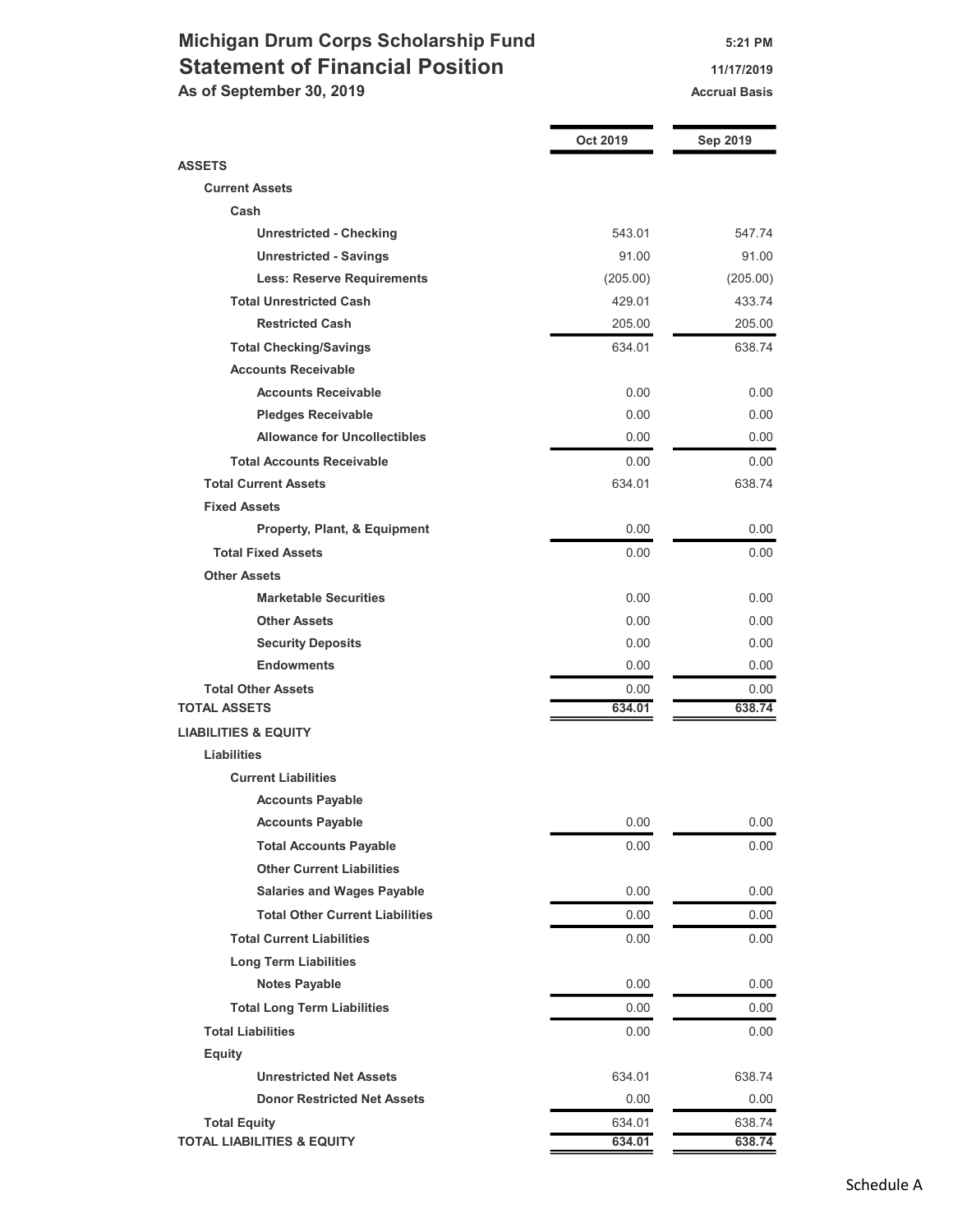## Michigan Drum Corps Scholarship Fund 5:21 PM Statement of Activities **11/17/2019 September 2019** Accrual Basis **Accrual Basis** Accrual Basis

|                                      | Oct 2019 | <b>Sep 2019</b> |
|--------------------------------------|----------|-----------------|
| <b>Ordinary Income/Expense</b>       |          |                 |
| Income                               |          |                 |
| <b>Contributions</b>                 |          |                 |
| <b>Individual Contributions</b>      | 0.00     | 884.00          |
| <b>Corporate Contributions</b>       | 0.00     | 0.00            |
| <b>Gifts in Kind</b>                 | 0.00     | 0.00            |
| <b>Total Contributions</b>           | 0.00     | 884.00          |
| <b>Major Gifts</b>                   | 0.00     | 0.00            |
| <b>Investments</b>                   |          |                 |
| <b>Interest Income</b>               | 0.00     | 0.00            |
| <b>Investments</b>                   | 0.00     | 0.00            |
| <b>Other Income</b>                  | 0.00     | 0.00            |
| <b>Total Investments</b>             | 0.00     | 0.00            |
| <b>Other Income</b>                  | 0.00     | 0.00            |
| <b>Total Income</b>                  | 0.00     | 884.00          |
| <b>Expense</b>                       |          |                 |
| <b>Program Expenses</b>              |          |                 |
| <b>Auditions &amp; Camp Fees</b>     | 0.00     | 200.00          |
| <b>Member Tuition</b>                | 0.00     | 0.00            |
| <b>Other Program Expenses</b>        | 0.00     | 0.00            |
| <b>Total Program Expenses</b>        | 0.00     | 200.00          |
| <b>Administrative Expenses</b>       |          |                 |
| <b>Supplies</b>                      | 0.00     | 0.00            |
| Postage                              | 0.00     | 0.00            |
| <b>Travel</b>                        | 0.00     | 0.00            |
| <b>Registration Fees</b>             | 0.00     | 275.00          |
| <b>Software Purchases</b>            | 0.00     | 0.00            |
| <b>Other Expenses</b>                | 0.00     | 0.00            |
| <b>Contract Services</b>             | 0.00     | 0.00            |
| <b>Website Expenses</b>              | 4.73     | 12.00           |
| <b>Fundraising Expenses</b>          | 0.00     | 0.00            |
| <b>Bank Fees</b>                     | 0.00     | 0.00            |
| <b>Paypal Fees</b>                   | 0.00     | 0.00            |
| <b>Total Administrative Expenses</b> | 4.73     | 287.00          |
| <b>Total Expenses</b>                | 4.73     | 487.00          |
| <b>Net Income</b>                    | $-4.73$  | 397.00          |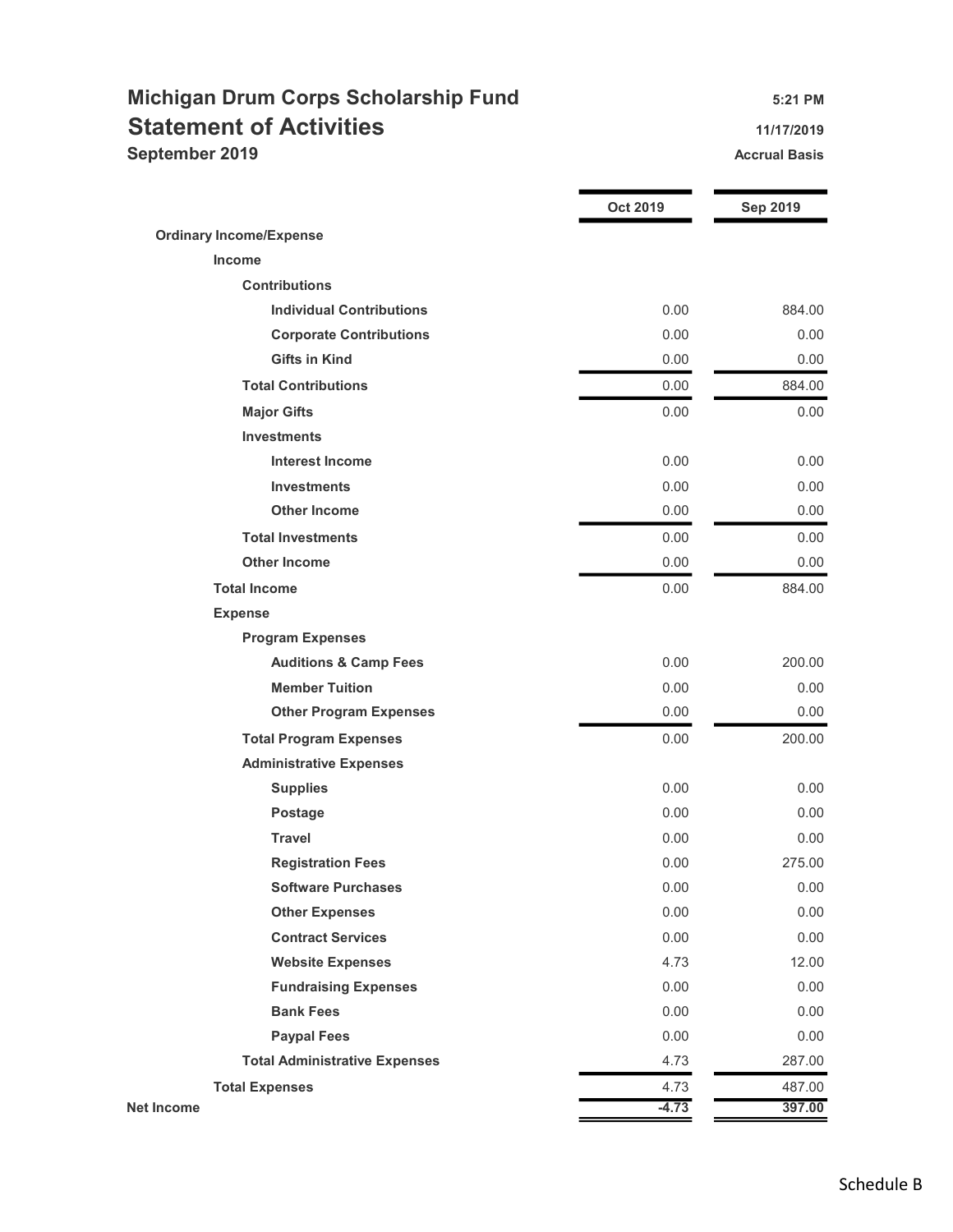## Michigan Drum Corps Scholarship Fund 5:21 PM Statement of Changes in Net Assets 11/17/2019 As of October 31, 2019 **Accrual Basis** Accrual Basis Accrual Basis

|                                                      | <b>Oct 2019</b> | <b>Sep 2019</b> |
|------------------------------------------------------|-----------------|-----------------|
| <b>Total Unrestricted Revenues</b>                   | 0.00            | 884.00          |
| <b>Net Assets Released from Restriction</b>          | 0.00            | 0.00            |
| <b>Total Unrestricted Expenses and Losses</b>        | $-4.73$         | $-487.00$       |
| <b>Increase in Unrestricted Net Assets</b>           | $-4.73$         | 397.00          |
|                                                      | 0.00            | 0.00            |
| <b>Donor Restricted Net Assets</b>                   | 0.00            | 0.00            |
| <b>Temporarily Restricted Net Assets</b>             | 0.00            | 0.00            |
| <b>Contributions</b>                                 | 0.00            | 0.00            |
| <b>Net Assets Released from Restriction</b>          | 0.00            | 0.00            |
| <b>Increase in Temporarily Restricted Net Assets</b> | 0.00            | 0.00            |
| <b>Permanently Restricted Net Assets</b>             | 0.00            | 0.00            |
| <b>Contributions</b>                                 | 0.00            | 0.00            |
| <b>Increase in Permanently Restricted Net Assets</b> | 0.00            | 0.00            |
| <b>Increase in Net Assets</b>                        | $-4.73$         | 397.00          |
| <b>Beginning Net Assets:</b>                         | 638.74          | 241.74          |
| <b>Ending Net Assets:</b>                            | 634.01          | 638.74          |